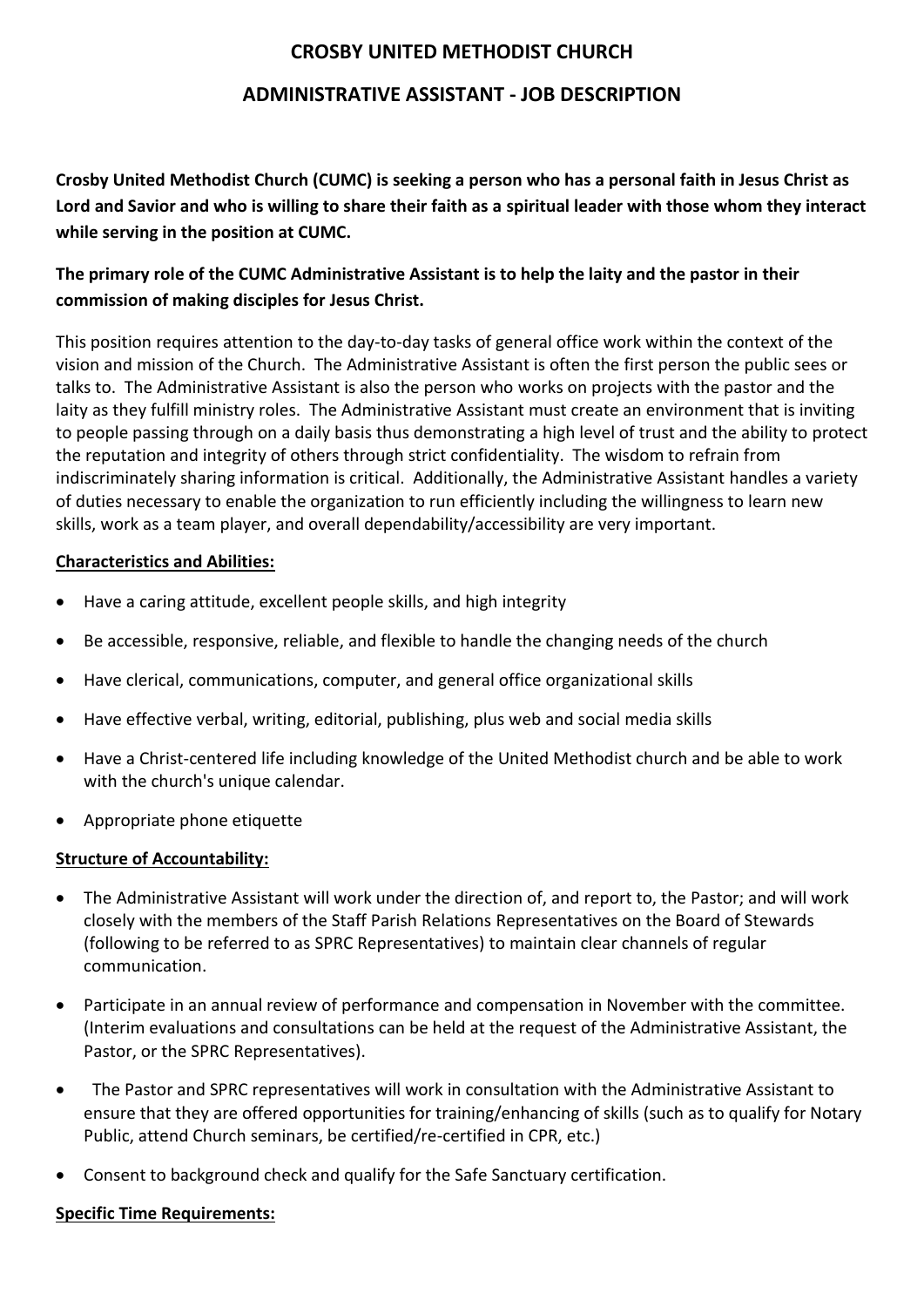- The Administrative Assistant will work Monday through Thursday from 8:00 am to 4:00 pm, Lunch from Noon to 12:30pm.
- These standard working hours are normally maintained except in consultation with, and prior approval of the Pastor and SPRC.
- Other matters, including paid vacation and holidays, are in accordance with HR Policies of the Church and expressed in writing in the Employee Handbook.

#### **General Responsibilities:**

- Must be well organized and responsible for making sure the office is accessible and that things are easy to find for other staff and volunteers of the church.
- Make regular trips to Post Office for church mail and sort for distribution to appropriate addressees.
- Ensure all documents containing sensitive information be kept secure and out of view.
- Understood as chief steward of the office.
- Proficient in appropriate computer programs, church web page, and posting to church social media pages.
- Efficient and effective publishing skills with office equipment.
- Have an eye for creating effective and stylish forms of public communication and remain on top of ever changing trends and technologies that could improve the effectiveness of the church's communication of information to the public.
- Ability to multitask

### **Specific Responsibilities:**

- Proper and effective verbal, written, and editorial communication skills.
- A strong willingness to learn new skills and ways of improving oneself for the enhanced efficiency and effectiveness of the ministries of the church all the while working as part of a greater team in the body of Christ.
- All applicable duties as assigned by the Pastor for the ministries of CUMC.
- Responsible for proper documentation of any volunteer to be in compliance with liability insurance.

#### **Congregational and Ministerial Support:**

- Prioritize work in such a way as to be available to work one-on-one with Pastor when needed
- Correspondence sent in a timely manner; keeping log of mailings.
- Maintaining church records as the Membership Secretary required per UMC Discipline.
- Logistics support duties.
- Refer requests for individual assistance from church to Churches United In Caring.
- Preparation of Annual Reports, i.e.., End of Year Reports, Charge Conference Reports, (with Lay Leadership, Church Treasurer, & Pastor)
- Preparation and publication of Church Bulletin and Newsletter.